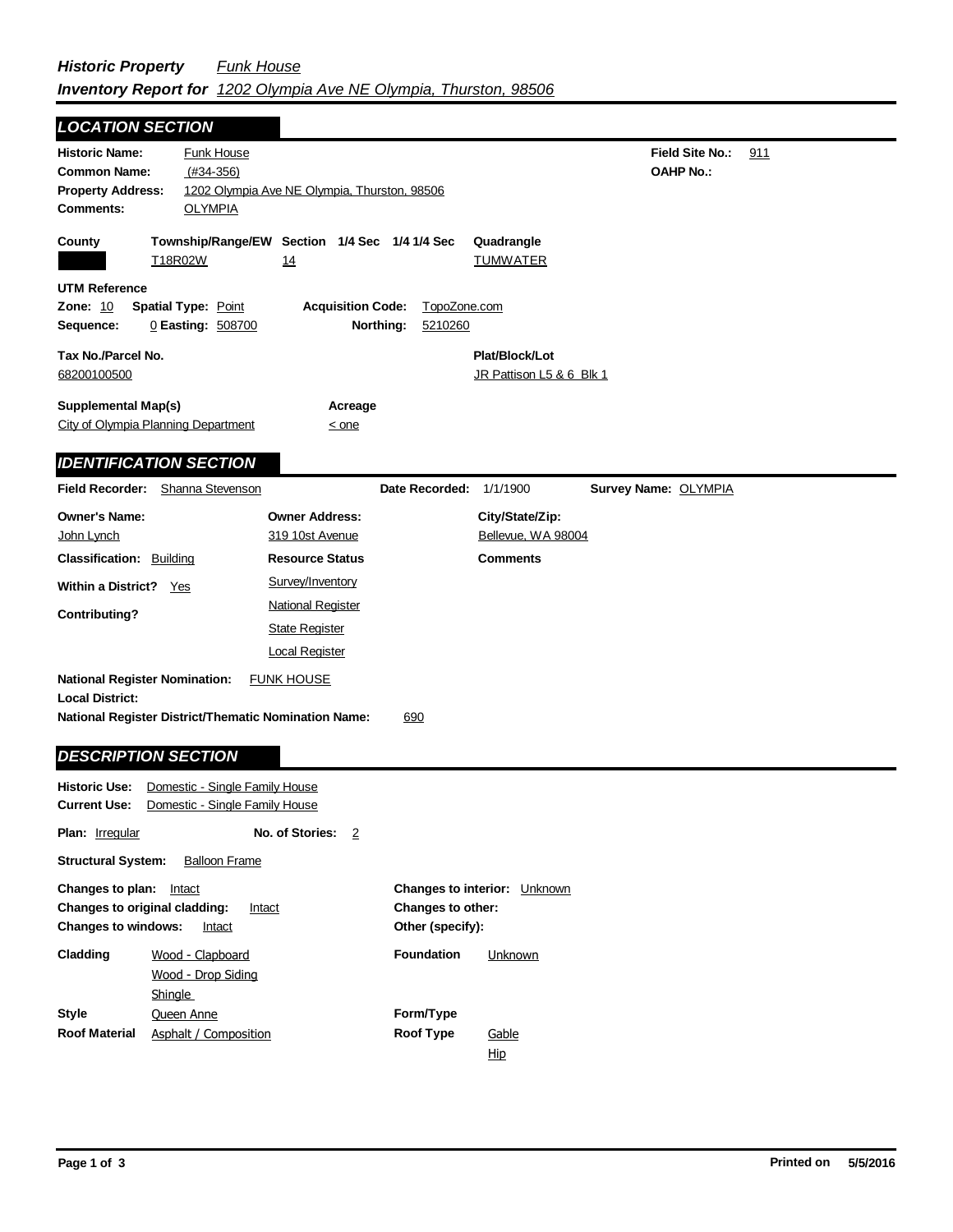## *NARRATIVE SECTION*

| <b>Study Unit</b>                   | Other                                                                           | Date Of Construction: | 1892 |
|-------------------------------------|---------------------------------------------------------------------------------|-----------------------|------|
| Architecture/Landscape Architecture | Women's History                                                                 | Architect:            |      |
| Politics/Government/Law             | <b>Builder:</b>                                                                 |                       |      |
|                                     |                                                                                 | Engineer:             |      |
|                                     | Property appears to meet criteria for the National Register of Historic Places: | Yes                   |      |

**Property is located in a historic district (National and/or local):** No

**Property potentially contributes to a historic district (National and/or local):**

- *Statement of Significance* The Funk House is the most ornate of the Queen Anne Style homes in Olympia. It was built for Brad and Martha Pattison Davis ca. 1892. Its well-preserved exterior offers a prime look at the ornamentation produced by area millworks for residential construction. George and Goldie Robertson Funk were prominent Olympians active in civic, legal and intellectual circles. George Funk was born in Wisconsin in 1865, educated there and came to Olympia in 1890. In a legal career spanning 60 years in the city Funk was prosecution attorney, a member of the city council and an active member of the Chamber of Commerce. Before his death in 1955, Funk was instrumental in pursuing a successful lawsuit to keep state offices located in Olympia, retaining its prominence as the state capital. Goldie Robertson Funk was born in Iowa and came to Olympia in 1889. She taught school in a number of districts and was assistant principal of an elementary school. She married George Funk in 1899. She was an accomplished writer published in several national magazines including McCalls and Ladies Home Journal. She was an active clubwoman receiving statewide recognition. A prominent member of the Olympia Women's Club, Mrs. Funk participated widely in local social and civic life. The Funks purchased the house in 1906, shortly after it was built and lived there until Mr. Funk's death in 1955.
- *Description of Physical Appearance* Sited on a corner lot facing southward, the Funk house is located in one of the oldest residential neighborhoods in Olympia. The house sits on a small promontory above street level overlooking Budd Inlet. The Funk house is an ornately detailed, two-story wood frame structure built in the Queen Anne style. The tall hipped and gabled roof is covered with composition shingles, broken by a brick chimney and topped by wrought-iron cresting. The roofline has close eaves with a prominent molded cornice which has full gable returns. Wide friezeboards are at the eaves. Walls are clad with clapboard on the first story. Overlapping squared shingles cover the second story with wavy-patterned shingles in the gables. Horizontal banding between the stories delineates the two materials. The east gable combines shingles and clapboards in sunburst patterns, horizontal and vertical banding and rosettes in a complex design. The south and west gables feature arched panels above the windows which are ornamented by multiple rosettes. The foundation is skirted with asbestos panels. A hip-roofed porch that curves around the southwest front corner of the house has ornate turned posts topped by brackets which are spanned by spindlework cornice panels. The porch shelters the paneled main entry door. To the right of the porch is a polygonal bay above which brackets with a sunburst design support the squared overhanging second story. Similar brackets support an overhanging portion on the west facade. Above the porch is a rounded second-story balcony with columns spanned by arched openings. A narrow-one-story extension with a hip roof projects from the rear wall and contains the rear entry door. Fenestration includes tall, narrow double and single-hung sash with plain surrounds, as well as oval and rectangular windows with small square leaded panes. The exterior of the house has not been altered and retains it myriad decorative features in good repair. The interior is in unaltered but poor condition.

*Major Bibliographic* Prosser, William F., A History of the Puget Sound Country, Lewis Publishing Co., New York, 1903.

*References* Obituary for Goldie Robertson Funk, Daily Olympian July 18, 1962.

## *PHOTOS*